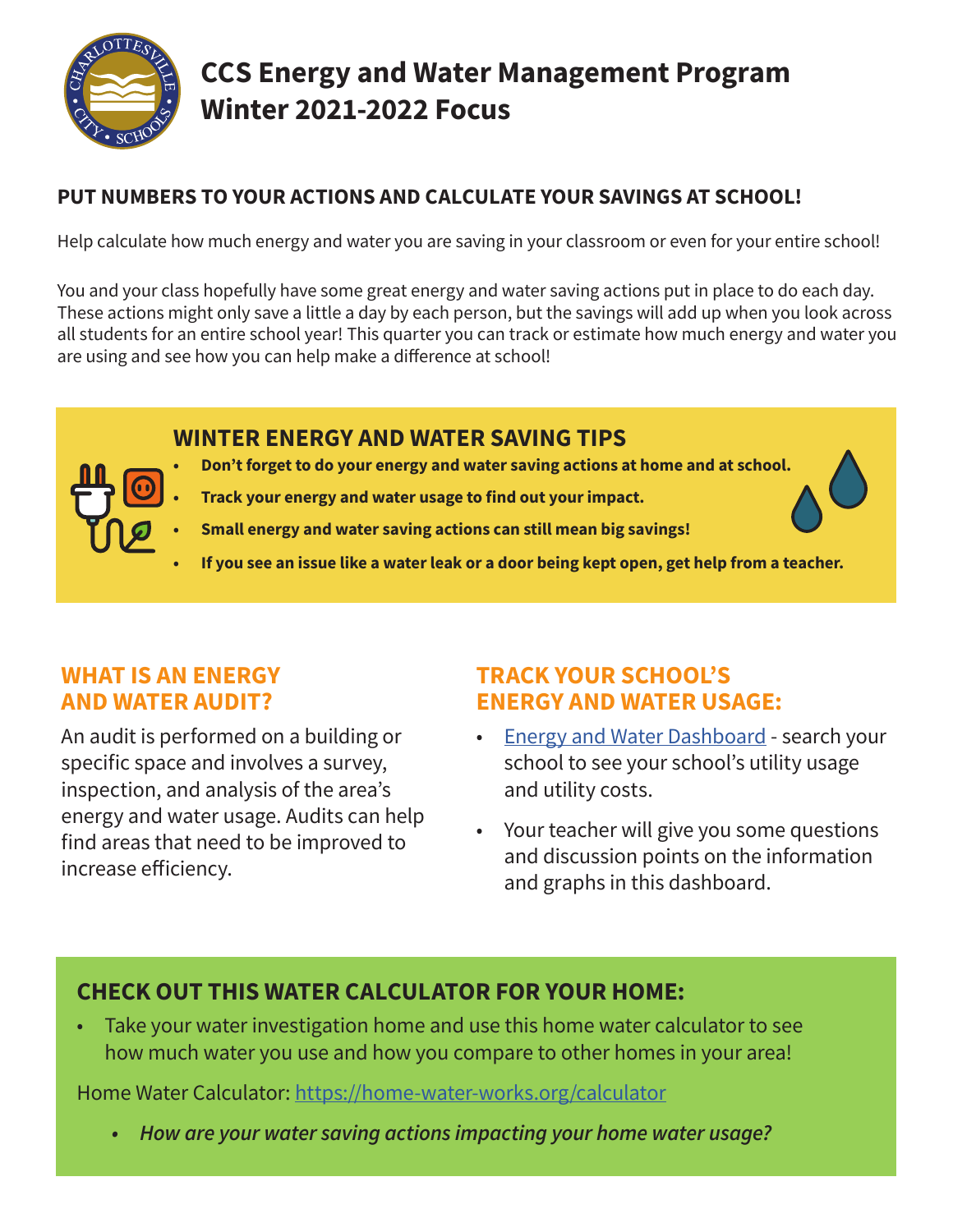# **Classroom Energy Audit**

### **What uses electricity in your classroom?**

### **What do you think uses the most electricity?**

#### **HOW MANY LIGHTS DO YOU COUNT IN YOUR CLASSROOM?**

| Does your classroom have lights that automatically shut off?        | (YES/NO) |
|---------------------------------------------------------------------|----------|
| Does your classroom have a reminder to turn off the lights?         | (YES/NO) |
| Does your classroom use natural light when possible during the day? | (YES/NO) |

#### **HOW MANY COMPUTERS, LAPTOPS, OR TV DISPLAYS DO YOU COUNT IN YOUR CLASSROOM?**

| Are the devices ENERGY STAR certified? (Look for a blue ENERGY STAR sticker.)            | (YES / NO ) |
|------------------------------------------------------------------------------------------|-------------|
| Are your devices set to go to sleep/hibernate when not in use, and turned off overnight? | (YES / NO ) |
| Are your devices plugged into power strips?                                              | (YES / NO ) |
| Are rechargeable devices unplugged once charged?                                         | (YES / NO ) |

#### **CHECK YOUR CLASSROOM THERMOSTAT. WHAT IS THE TEMPERATURE SETTING OF THE ROOM?**

| Is your class thermostat temperature setting between: 68°F - 72°F? | (YES/NO) |
|--------------------------------------------------------------------|----------|
|--------------------------------------------------------------------|----------|

#### **HOW MANY WINDOWS DO YOU COUNT IN YOUR CLASSROOM?**

| Are windows closed when heating/cooling equipment is on?                                                            | (YES/NO) |
|---------------------------------------------------------------------------------------------------------------------|----------|
| Do the windows have blinds?                                                                                         | (YES/NO) |
| Do you NOT feel any cold air around the edges of the windows (cold air would mean air is leaking from the outside)? | (YES/NO) |

#### **HOW MANY DOORS TO THE OUTSIDE DO YOU COUNT IN YOUR CLASSROOM?**

| Are doors to the outside closed when heating/cooling equipment is on?                                            | (YES/NO) |
|------------------------------------------------------------------------------------------------------------------|----------|
| Do you NOT feel any cold air around the edges of the door (cold air would mean air is leaking from the outside)? | (YES/NO) |
| Do you have a reminder put up to shut the door?                                                                  | (YES/NO) |

#### **HEAT IN YOUR CLASSROOM IS GENERATED FROM NATURAL GAS, CAN YOU FIND WHERE IN YOUR CLASSROOM THE HEAT IS COMING FROM?**

| Are the heating/ventilation units NOT blocked by books, papers, or other materials? | (YES/NO) |
|-------------------------------------------------------------------------------------|----------|
|-------------------------------------------------------------------------------------|----------|

*If a question does not apply to your classroom (ex: does not have a door to the outside)- select YES*

#### **COUNT THE NUMBER OF "YES" RESPONSES CIRCLED: \_\_\_\_\_ /15**

*0 - 5 Yes's* **Lots of Great Improvement Opportunities to Save Energy** Your classroom may not be energy efficient.

*6 - 10 Yes's* **On Your Way to Energy Efficiency** Your classroom is on the right track to energy efficiency!

*11 - 15 Yes's* **Energy Efficient Classroom** Your classroom is energy efficient! Great job!

**What can you do to improve your score?**

п